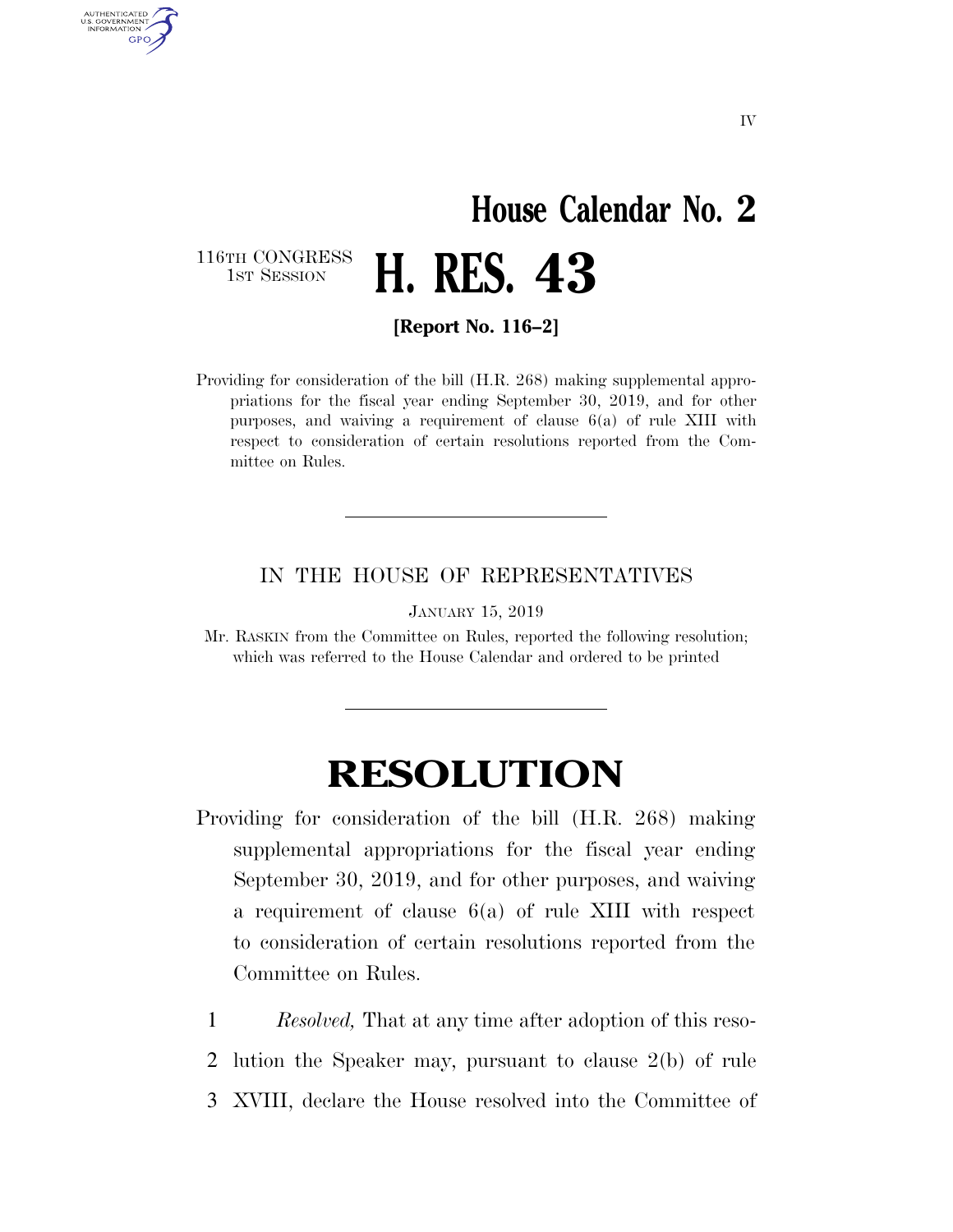the Whole House on the state of the Union for consider- ation of the bill (H.R. 268) making supplemental appro- priations for the fiscal year ending September 30, 2019, and for other purposes. The first reading of the bill shall be dispensed with. All points of order against consider- ation of the bill are waived. General debate shall be con- fined to the bill and shall not exceed one hour equally di- vided and controlled by the chair and ranking minority member of the Committee on Appropriations or their re- spective designees. After general debate the bill shall be considered for amendment under the five-minute rule. An amendment in the nature of a substitute consisting of the text of Rules Committee Print 116-2, modified by the amendment printed in part A of the report of the Com- mittee on Rules accompanying this resolution, shall be considered as adopted in the House and in the Committee of the Whole. The bill, as amended, shall be considered as the original bill for the purpose of further amendment under the five-minute rule and shall be considered as read. All points of order against provisions in the bill, as amend- ed, are waived. Clause 2(e) of rule XXI shall not apply during consideration of the bill. No further amendment to the bill, as amended, shall be in order except those printed in part B of the report of the Committee on Rules. Each such further amendment may be offered only in the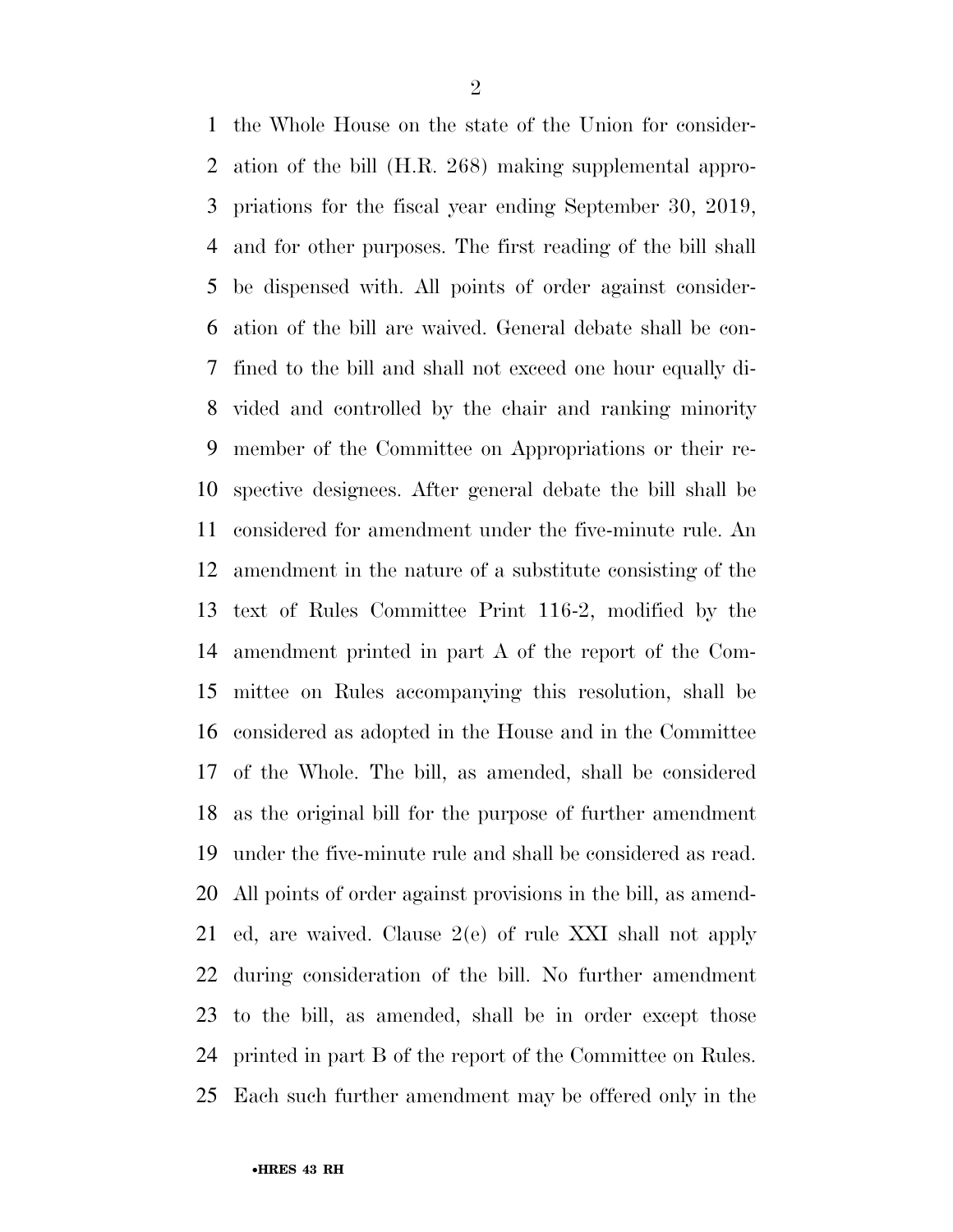order printed in the report, may be offered only by a Mem- ber designated in the report, shall be considered as read, shall be debatable for the time specified in the report equally divided and controlled by the proponent and an opponent, shall not be subject to amendment, and shall not be subject to a demand for division of the question in the House or in the Committee of the Whole. All points of order against such further amendments are waived. At the conclusion of consideration of the bill for amendment the Committee shall rise and report the bill, as amended, to the House with such further amendments as may have been adopted. The previous question shall be considered as ordered on the bill, as amended, and any further amendment thereto to final passage without intervening motion except one motion to recommit with or without in-structions.

 SEC. 2. The requirement of clause 6(a) of rule XIII for a two-thirds vote to consider a report from the Com- mittee on Rules on the same day it is presented to the House is waived with respect to any resolution reported through the legislative day of January 23, 2019, relating to a measure making or continuing appropriations for the fiscal year ending September 30, 2019.